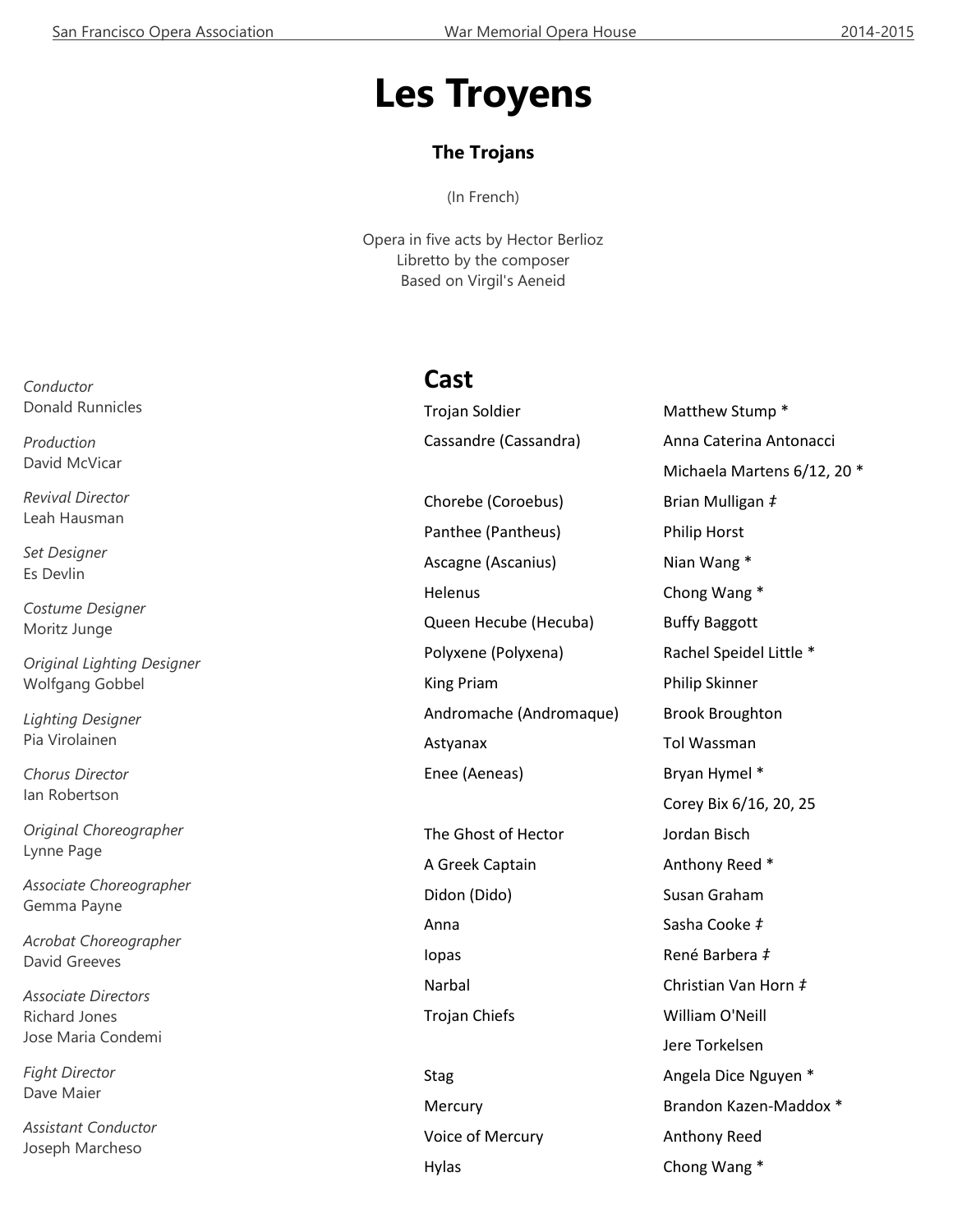*Musical Preparation* Jonathan Kelly Matthew Piatt Robert Mollicone Jonathan Khuner John Churchwell Fabrizio Corona

*Prompter* Jonathan Khuner

*Supertitles* Kenneth Chalmers

*Assistant Directors* E. Reed Fisher Jodi Gage

*Stage Manager* Darin Burnett

*Costume Supervisor* Christopher Verdosci

*Wig and Makeup Designer* Jeanna Parham

Sunday, Jun 07 2015, 1:00 PM Friday, Jun 12 2015, 6:00 PM Tuesday, Jun 16 2015, 6:00 PM Saturday, Jun 20 2015, 6:00 PM Thursday, Jun 25 2015, 6:00 PM Wednesday, Jul 01 2015, 6:00 PM

#### **Sponsors**

Les Troyens is made possible, in part, by John A. & Cynthia Fry Gunn, the Goatie Foundation, Roberta & David Elliott, and the Edmund W. & Jeannik Méquet Littlefield Fund.

Dr. & Mrs. William M. Coughran, Keith & Priscilla Geeslin, Koret Foundation, Dianne & Tad Taube, Tabue Philanthropies, and Joan & David Traitel, Great Singers Fund.

Additional support provided by the Columbia Foundation and an award from the National Endowment for the Arts.

Additional support provided by Affiliant Sponsors Ms. Annette Cambell-White & Dr. Ruediger Naumann-Etienne, Mary & Nicholas Graves, Jennifer Coslett MacCready, Mr. & Mrs. J. Patterson McBaine, Sara & Bill Morgan, Betty & Jack Schafer, and Denise Littlefield Sobel.

#### **Notes**

Following the June 27 performance, Susan Graham was presented with the San Francisco Opera Medal in recognition of her 25th anniversary with the Company.

ASSISTANT STAGE MANAGERS Sarah Bingel Andrew Landis

The Ghost of Priam Philip Skinner The Ghost of Chorebe Brian Mulligan The Ghost of Hector Jordan Bisch The Ghost of Cassandre Buffy Baggott

Sentries Matthew Stump Anthony Reed Michaela Martens 6/12, 20 \*

> *\* San Francisco Opera debut † Current Adler Fellow ‡ Role debut*

Place and Time: Ancient Troy and Carthage

**ACT I:** The walls of Troy **ACT II:** Aeneas's encampment and Priam's palace **-INTERMISSION-ACT III:** Didon's throne room at Carthage **ACT IV:** Royal Hunt and Storm -INTERMISSION-**Act V:** The harbor at Carthage